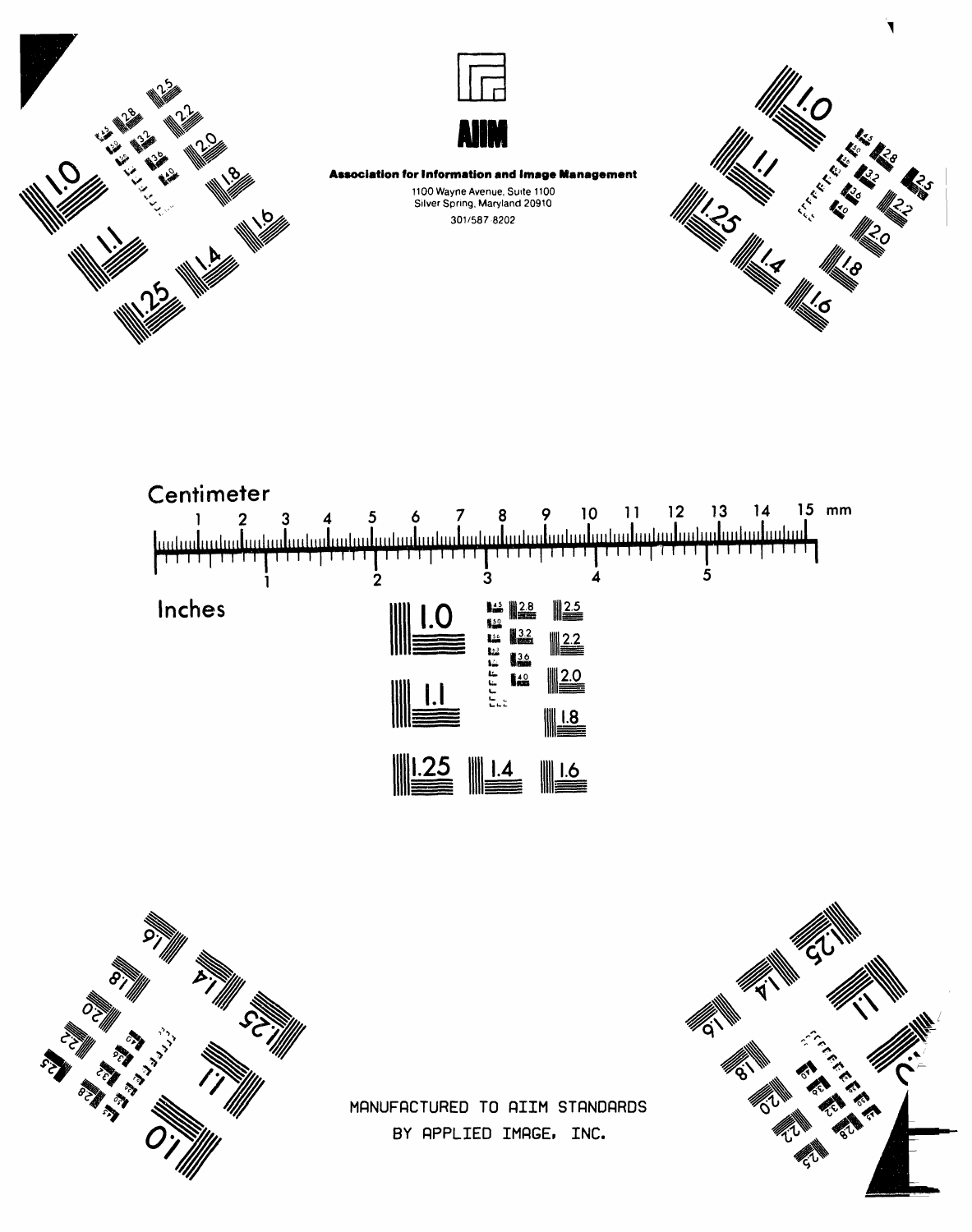$\label{eq:2.1} \mathcal{L}(\mathcal{L}) = \mathcal{L}(\mathcal{L}) \mathcal{L}(\mathcal{L}) = \mathcal{L}(\mathcal{L}) \mathcal{L}(\mathcal{L}) = \mathcal{L}(\mathcal{L}) \mathcal{L}(\mathcal{L})$ 

 $\mathcal{L}(\mathcal{L}^{\mathcal{L}})$  and  $\mathcal{L}^{\mathcal{L}}$  are  $\mathcal{L}^{\mathcal{L}}$  . In the contribution of  $\mathcal{L}^{\mathcal{L}}$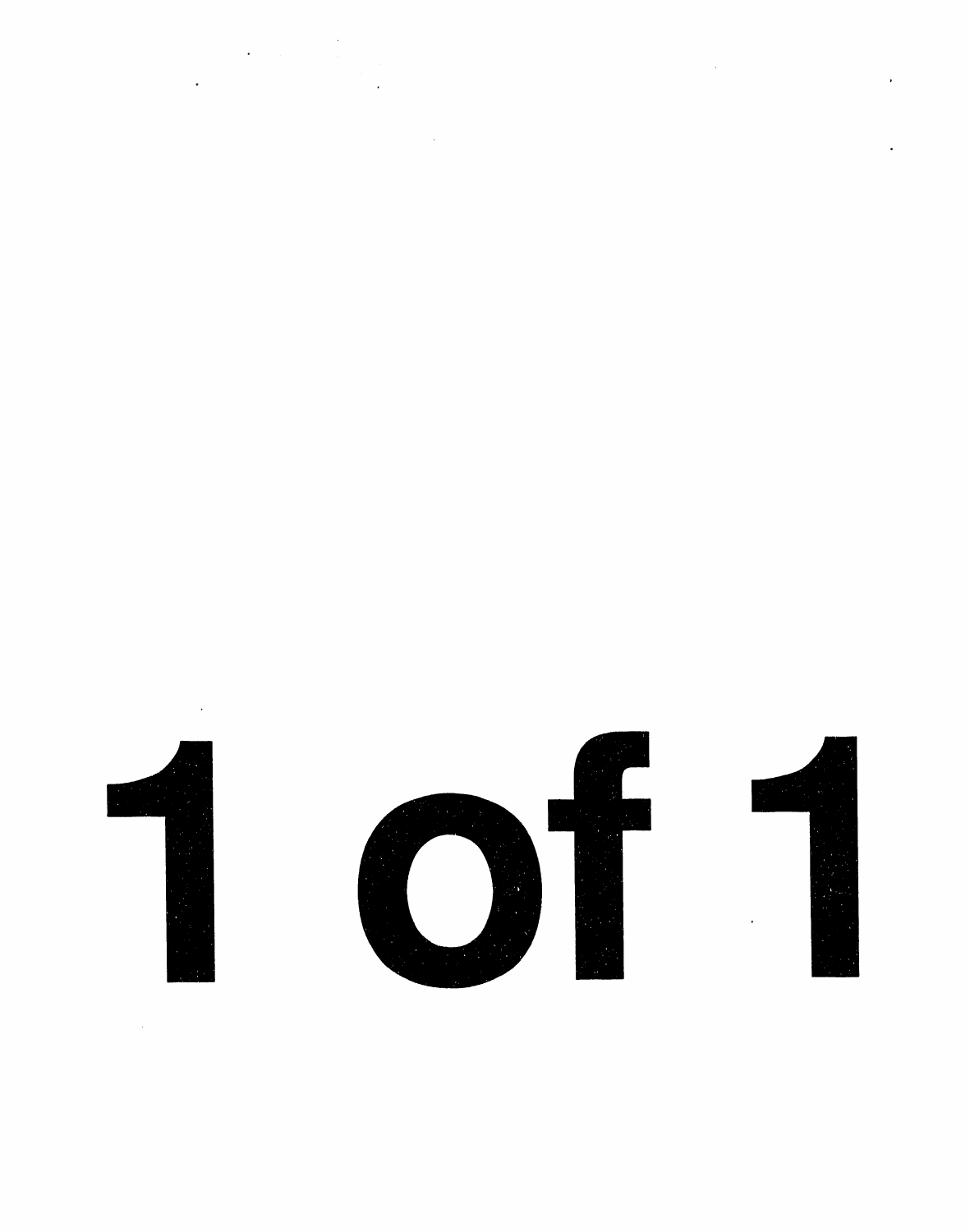and opinions of authors expressed herein do not necessarily state or reflect those of mendation, or favoring by the United States Government or any agency thereof. The views manufacturer, or otherwise does not necessarily constitute or imply its endorsement, recomence herein to any specific commercial product, process, or service by trade name, trademark, United States Government or any agency thereof. process disclosed, or represents that its use would not infringe privately owned rights. Referbility for the accuracy, completeness, or usefulness of any information, apparatus, product, or This report was prepared as an account of work sponsored by an agency of the United States Government. Neither the United States Government nor any agency of the United States employees, makes any warranty, express or implied, or assumes any legal liability or responsi-

ត្ត

 $\nu'.$ 

# **DISCLAIMER**

June 1993

P. E. Keller R. T. Kouzes

L. J. Kangas

Presented at the 8th Conference on Real-Time Computer Applications in Nuclear Particle & Plasma Physics June 8-11, 1993 Vancouver, British Columbia

APPLICATIONS OF NEURAL NETWORKS TO REAL-TIME DATA PROCESSING AT THE

ENVIRONMENTAL AND MOLECULAR SCIENCES

Prepared for the U.S. Department of Energy Contract DE-AC06-76RLO 1830

Pacific Northwest Laboratory Richland, Washington 99352



**HEGEIVLD** 

JUL 27 1993

 $OSTI$ 

**PNL-SA-22026** 

DISTURBUTION OF THE DUCH UNEST HE USE P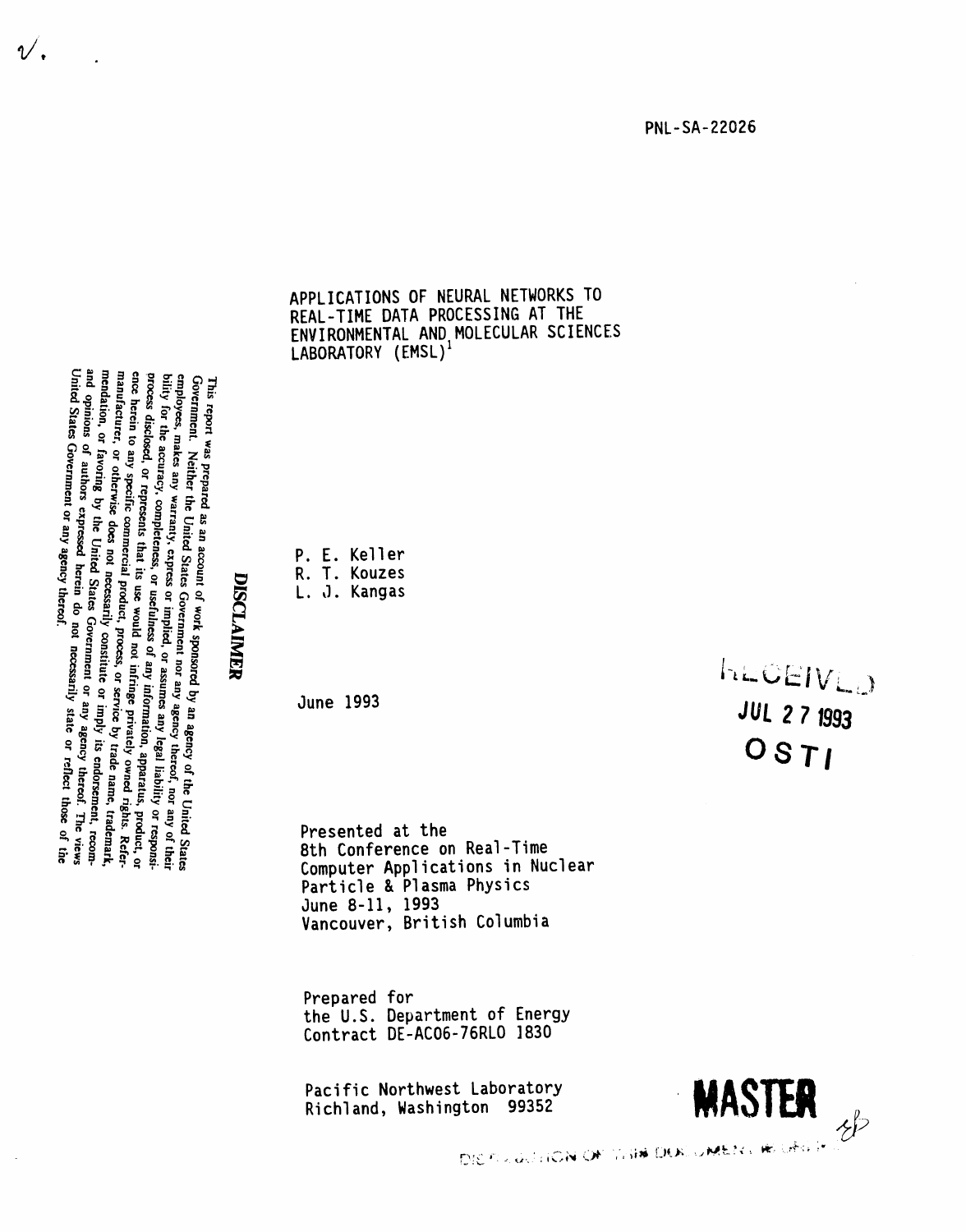# APPLICA**T**IONS OF NEURAL NETWORKS **T**O RE**A**L-**T**IME D**A**TA PROCESSING AT **T**HE ENVIRONMENTAL AND MOLECULAR SCIENCES LABORATORY (EMSL) 1

Paul E. Keller, Richard T. Kouzes,Lars J. Kangas Pacific Northwest Laboratory, KI-87, P.O. Box 999 Richland, WA 99352, U.S.A. pe\_keller@pnl.gov, rt\_kouzes@pnl.gov, lj\_kangas@pnl.gov

J

Laboratory (EMSL) at the Pacific Northwest Laboratory  $(PNL)^2$  is nearing completion and construction is scheduled to begin later this year. This facility will assist in the environmental restoration and waste management mission at the Hanford Site. This paper identifies several real-time data processing applications within the EMSL where neural networks everal potential applications of ANNs have been identi-<br>cessing applications within the EMS experiments of the EMSL including sensor data acquisition and can potentially be beneficial. These applications include real-<br>time sensor data acquisition and analysis, spectral analysis, analysis, classification and analysis of patterns in spectral data, process control, theoretical modeling, and data compression.

## I. INTRODUCTION TO EMSL

Site. There are an estimated 1700 waste sites distributed these applications require an inexpensive, compact, and auto-<br>around the 560 square miles of southeastern Washington that mated system for identifying and monitorin around the 560 square miles of southeastern Washington that therest (e.g., chemical, isotope). Such a system could be concomprise the Hanford Site[1]. This waste includes nuclear terest (e.g., chemical, isotope). Such a sy comprise the Hannold Site[1]. This waste includes nuclear term at the a sensor array and an automated pattern recogni-<br>waste (e.g., fission products), toxic chemical waste (e.g., structed with a sensor array and an automat carbon tetrachloride, ferrocyanide, nitrates, etc.), and mixed tion system (such as a neural network). In hazardous enviwaste (combined radioactive and chemical waste). The ronments, these systems have a distinct advantage over tradi-<br>current mission at the Hanford Site is environmental restore. tional sampling and laboratory analysis metho current mission at the Hanford Site is environmental restora-<br>tice and wests management. To assist in this effort, the U.S. ronment can be monitored without risk to human operators. *ti*<sub>in</sub> and waste management. To assist in this effort, the U.S. ronment can be monitored without risk to human operators.<br>Department of Energy is funding the construction of the We are currently prototyping an ANN system EMSL at PNL. The role of the EMSL will be to provide the lyzes data from 18 thermal sensors on a high-level nuclear<br>scientific and technical breakthroughs that will be necessary to waste tank. We are also exploring the gen accomplish environmental cleanup and restoration in a timely and cost effective manner.

analysis of large biological molecules, modeling and monitor-<br>ing of groundwater transport, chemical sensing methods,<br>is composed of several sensing elements, where each element<br>ting of groundwater transport, chemical sens ing of ground water transport, chemical sensing methods, measures a different chemical property of the sensed chemical chemical elements, where each element of a molecular underchemistry in solution, and development of a molecular under-<br>standing of contaminant behavior. Exploration of these topics sample. Data generated by the array is analyzed to determine standing of contaminant behavior. Exploration of these topics sample the constituent components of the sample. When the sensor will require the development of advanced spectroscopic techwill require the development of advanced spectroscopic tech-<br>niques, chemical sensor devices, sophisticated theoretical array is combined with an automated data analysis system, it is models of molecular structures and dynamics, computational often referred to as an artificial nose  $[2]$ . Artificial noses will<br>methods, and systems canable of processing and analyzing be used to examine and identify chem methods, and systems capable of processing and analyzing be used to examine and identify chemical method of the current EMSI, planning contamination on the Hanford Site. large quantities of data. Part of the current EMSL planning contamination on the Hanford Site.<br>process involves the development of analytical instruments The complexity of the data collected by large sensor process involves the development of analytical instruments arrays makes analysis with conventional chemometric meth-<br>including mass spectrometers, nuclear magnetic resonance including mass spectrometers, nuclear magnetic resonance and ods difficult. ANNs, which are relatively easy to train for analysis of conventional chemometric methods are relatively easy to train for analysis of chemometric networks (ANNs) are used in a wide variety of data processing

*Abstract* applications where real-time data analysis and information extraction are required. We have investigated various applica-Detailed design of the Environmental and Molecular Sciences tions for ANNs within the EMSL facility. These applications Laboratory (EMSL) at the Pacific Northwest Laboratory are identified and discussed in this paper.

## **II. APPLICATIONS OF NEURAL NETWORKS IN EMSL**

process control, data compression, and theoretical modeling.

### *A*. *Sensor Data Acquisition and Analysis*

There are many real-time and remote sensing applications<br>on the Hanford Site including *insitu* monitoring of contami-Enormous amounts of hazardous waste were generated by on the Hanford Site including *insitu* monitoring of contami-<br>more than 40 years of plutonium production at the Hanford nants, and chemical and isotope identification. these applications require an inexpensive, compact, and autotion system (such as a neural network). In hazardous envi-

> lyzes data from 18 thermal sensors on a high-level nuclear neural networks to sensor data acquisition and analysis.

Fractive manner.<br>Several topics will be investigated in the EMSL including opment of new chemical sensor arrays and exploration of new<br>Several topics will be investigated in the EMSL including opment of new chemical sensor methods in sensor data collection and analysis. A sensor array often referred to as an artificial nose [2]. Artificial noses will

lyzing complex data, are likely to be a better choice for sensor data analysis. Several researchers have developed artificial noses that incorporate ANNs for use in applications including<br><sup>1</sup>This research was supported by the Northwest College and<br>monitoring food and beverage odors [3], automated flavor Energy.<br><sup>2</sup> Pacific Northwest Laboratory is operated for the U.S. Department of configurations have been used in artificial noses including backpropagation-trained, feed-forward networks; Kohonen's

University Association for Science (Washington State University) control [2], analyzing fuel mixtures [4], and quantifying under Grant DE-FG06-89ER-75522 with the U.S. Department of control [2], analyzing fuel mixtures  $[4]$ , and quantifying

Energy by Battelle Memorial Institute under contract DE-AC06-76RLO 1830.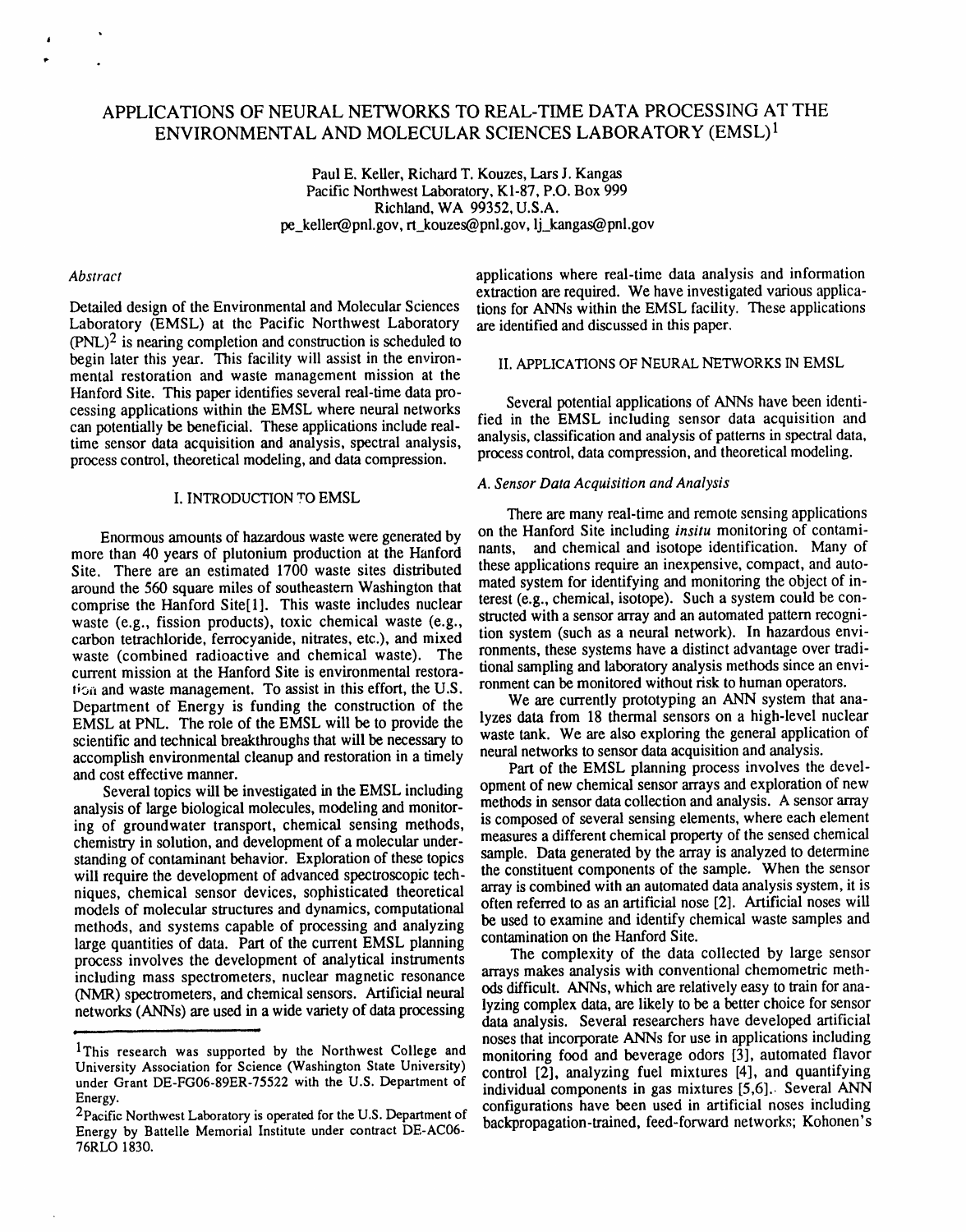ment of a multi-instrument array into hot cells. This array and can function as adaptive controllers. In many systems, consists of fiber optic sensors, radiation sensors (gamma and performance degrades over time due to det consists of fiber optic sensors, radiation sensors (gamma and performance degrades over time due to deterioration of the beta detectors), and ultrasonic devices. An ANN system system components. To compensate, operational beta detectors), and ultrasonic devices. An ANN system system components. To compensate, operational parameters would be useful in the analysis and identification of the data are dynamically adjusted to optimize system per would be useful in the analysis and identification of the data generated by the various sensors.

ology for sensor calibration and validation be established.<br>This involves the identification of tested methods and the development of new methods. ANNs have been used in spec-<br>tral peak verification [10] and will be considered for both the information by using a dynamic learning approach. ANNs tral peak verification [10] and will be considered for both the information by using a dynamic learning approach. ANNs calibration and validation of new sensors, particularly for new have been successfully used to control calibration and validation of new sensors, particularly for new have been successfully used to control complex processes and complex sensors that may perform better than established could be beneficial in the waste process complex sensors that may perform better than established calibration and validation methods.

f ,J #

> spectrometers, ion cyclotron resonance mass spectrometers temperature control [16]. Several additional applications are (ICR-MS), and several high-field and ultrahigh-field NMR discussed in two recent special issues of the (ICR-MS), and several high-field and ultrahigh-field NMR discussed in two recent special issues of the IEEE Control spectrometers. These instruments will be used in the analysis Suctoms magazing davated to payrel naturals of large macromolecules, such as enzymes, to be used in environmental remediation. In mass spectrometry, ions and *D*. *Data Compression* ionic fragments are produced from sample molecules and are sorted by their mass-to-charge ratio. This distribution or mass The amount of data generated in the planned EMSL is<br>spectrum is used to identify the elemental composition of the likely to be overwhelming; therefore, constr spectrum is used to identify the elemental composition of the sample molecules.

> problem with applicability to ANNs. In this application, the photon counting of fluorescent molecules is performed. This chemical composition of a sample is determined from its spec-<br>procedure produces a two-dimensional hi chemical composition of a sample is determined from its spec-<br>tral signature. ANNs have been successfully used to classify the fluorescing surface. The size of the generated image is tral signature. ANNs have been successfully used to classify the fluorescing surface. The size of the generated image is<br>spectra from various modalities including infrared spec. 1024 by 1024 pixels at 16 bits per pixel, wh spectra from various modalities including infrared spec-  $1024$  by 1024 pixels at 16 bits per pixel, which is equivalent to troscopy 111 mass spectrometry 1121 and NMR spectroscopy 2 million bytes of data. Larger images w troscopy [11], mass spectrometry [12], and NMR spectroscopy 2 million bytes of data. Larger images will be generated by<br>[13] In general, the backpropagation algorithm is used to systems in the EMSL. An examination of the s [13]. In general, the backpropagation algorithm is used to systems in the EMSL. An examination of the structures in the train a feed-forward ANN for this application. A training set image shows that only a small amount of information would<br>of labeled spectra are generated and presented to the training be lost if a large amount of data compr of labeled spectra are generated and presented to the training be lost if a large amount of data compression was performed.<br>algorithm, which iteratively fixes the synaptic weights in the A recognized approach in data compr algorithm, which iteratively fixes the synaptic weights in the A recognized approach in data compression of this form is to<br>ANN An important advantage that an ANN has over the tile the image into subimages and then compres ANN. An important advantage that an ANN has over the tile the image into subimages and then compress each individ-<br>traditional database search is the drastic reduction in classifica- ual subimage by using Principal Compone traditional database search is the drastic reduction in classifica-<br>tion time realized by the ANN. The ANN stores pattern data<br>ANNs have been trained to perform efficient PCA data comtion time realized by the ANN. The ANN stores pattern data ANNs have been trained to in a more compact form than the data base that results in a pression in real-time [19,20]. in a more compact form than the database that results in a more efficient search. Also, when it is implemented in a true more efficient search. Also, when it is implemented in a true *E*. *Theoretical Modeling* parallel distributed processing system, the inherent parallelism of the ANN provides for a very rapid search since the comparof the ANN provides for a very rapid search since the compar-<br>
> ison operation is distributed over the entire neural network.<br>
> in the complex environment of hazardous waste is necessary in

> Another potential application of ANNs is in the interpre-<br>the development of efficient and cost effective systems for<br>tation of important features in spectral data. A specific prob-<br>environmental remediation. By simulating tation of important features in spectral data. A specific prob-<br>lem in this area is locating the spectral peaks of the lowest tures and dynamics, one can gain insight into these processes. lem in this area is locating the spectral peaks of the lowest tures and dynamics, one can gain insight into these processes.<br>molecular-weight monoisotope in a mass spectrum of a large ANNs have been used in various theoret molecular-weight monoisotope in a mass spectrum of a large ANNs have been used in various theoretical applications in-<br>organic molecule. Potentially, an ANN could be trained to cluding pattern recognition of molecular stru organic molecule. Potentially, an ANN could be trained to cluding pattern recognition of molecular structures [21], mod-<br>look at the distribution around the various peaks in the mass eling chemical systems, prediction of spectrum and infer the location of the lowest molecular-weight monoisotope.

cleanup of Hanford will require that many controls be main-<br>tained over complex chemical processes. It would be difficulted complexity increases at a rate faster than can be described by a tained over complex chemical processes. It would be difficult complexity increases at a rate faster than can be described by a<br>for human operators to closely monitor all key process param-<br>polynomial expression of the numb for human operators to closely monitor all key process param-<br>eters for a sophisticated chemical process in real-time. It is generally producing suboptimal results, ANNs have been used eters for a sophisticated chemical process in real-time. It is

self-organizing networks; Hamming networks; Boltzmann more effective to use automated systems in the process control<br>machines: and Hopfield networks [7-9]. <br>and use human operators in a supervisory capacity. ANNs hines; and Hopfield networks [7-9]. and use human operators in a supervisory capacity. ANNs<br>Another project on the Hanford Site involves the deploy- allow continuous, high-level monitoring of all process sensors allow continuous, high-level monitoring of all process sensors and can function as adaptive controllers. In many systems, rated by the various sensors.<br>The development of new sensors requires that a method-<br>about system operation, and adjust the appropriate controls to about system operation, and adjust the appropriate controls to keep the process operating with optimal efficiency and safety. An advantage ANNs have over more traditional adaptive controllers is that the ANN can be continuously updated with new designed for the cleanup of the Hanford Site. The backpropagation algorithm is commonly used to train ANNs in process *B*. *Spectral Analysis* control with the training set composed of historical data about the process. ANNs have been used in various process control The EMSL will be equipped with advanced mass applications including process fault diagnosis  $[14,15]$  and  $[16]$  and  $[16]$  and  $[16]$ . Several edditional embigrations are Systems magazine devoted to neural networks [17,18].

systems capable of compressing large quantities of data is necessary. For example, in an analytical system currently in use, Automated identification of spectral data is an identified essary. For example, in an analytical system currently in use,<br>lem with applicability to ANNs. In this application, the photon counting of fluorescent molecules is

operation is distributed over the entire neural network, in the complex environment of hazardous waste is necessary in<br>Another potential application of ANNs is in the interpre-<br>the development of efficient and cost effecti eling chemical systems, prediction of spectral data, [10] and prediction of energy levels [22].

Several theoretical models in molecular science involve *C*. *Process Control* search and optimization. For example, molecular structures A more complex problem, is process control. The for a set of physical constraints. Unfortunately, as the number<br>nup of Hanford will require that many controls be main-of components in the problem is increased, the computat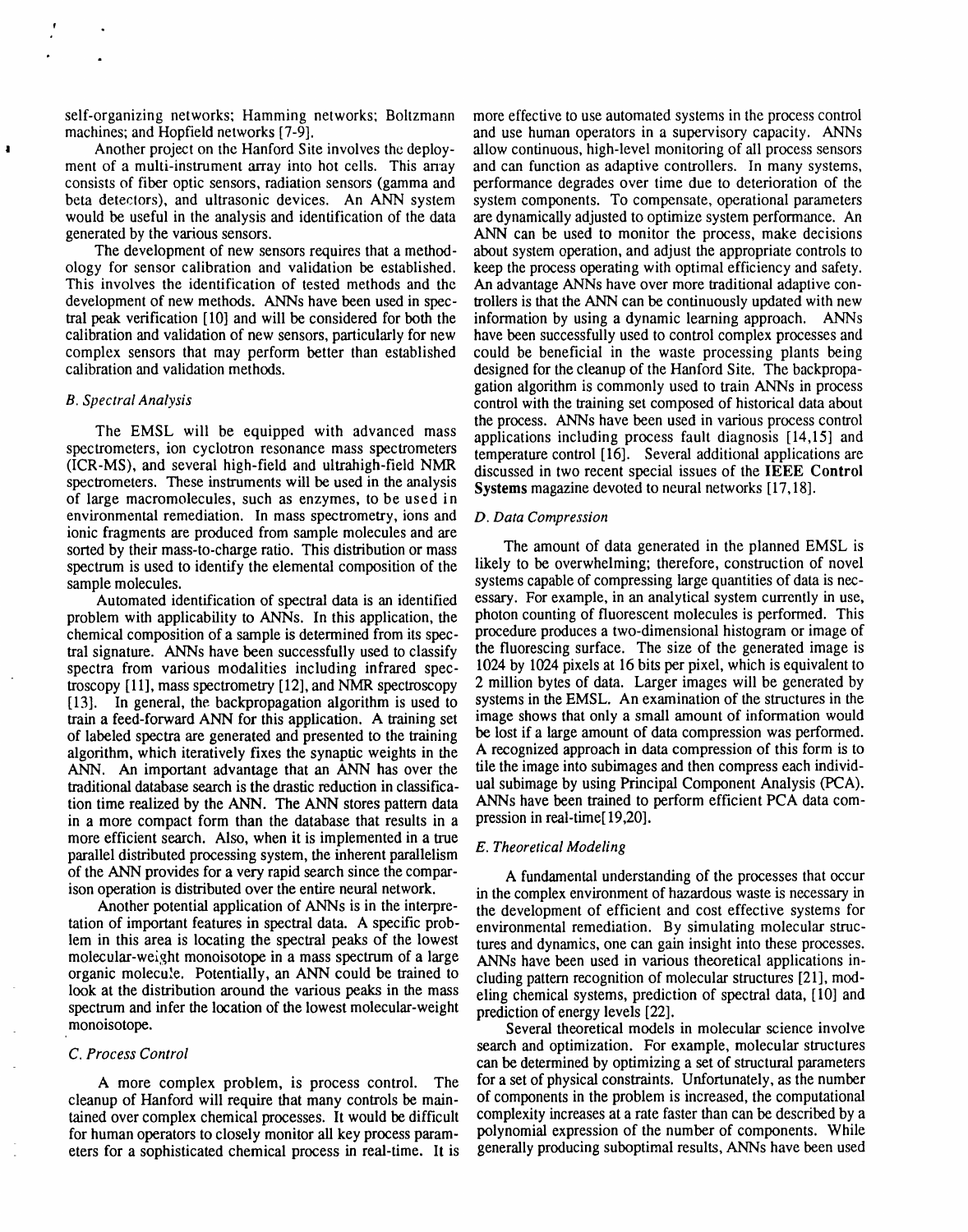to generate approximate solutions in relatively short [9] Kohonen, T., "Self-organized formation of topologically computation times when compared with more rigorous correct forture mans " Biol Cybern 43.62 (1982) optimization techniques (e.g., Boltzmann machine).

4 • ,*/*

> systematics of nuclear data[23,24]. We have implemented an "Spectral Peak Verification and Recognition Using a<br>ANN based nuclear mass model in a feed-forward network. It Multilayered Neural Network," Anal. Chem. 62, 2702-ANN based nuclear mass model in a feed-forward network. It Multilayered<br>was trained with mass excess data and generates a mass excess 2709 (1990). was trained with mass excess data and generates a mass excess prediction for a given isotope. Currently, our average prediction for a given isotope. Currently, our average [11] Tanabe, K., Tamura, T. and Uesaka, H., "Neural prediction error is about 1 MeV, but should drop with prediction error is about 1 MeV, but should drop with Network System for the Identification of Infrared refinements to our model.

applications in the planned EMSL that can potentially benefit application to Reactive Ion Etch Process Parameter<br>Estimation Using Neural Networks," J. Electrochem. from ANNs. These applications include sensor data acquisi-<br>
Soc. 139, 907-914 (1992). tion and analysis, spectral analysis, process control, data compression, and theoretical modeling.

We are currently working on prototype evaluation to A., York, W. and Sellers, J., "Identification of the H-<br>determine if ANNs are appropriate for the aforementioned NMR Spectra of Complex Oligosaccharides with Ardetermine if ANNs are appropriate for the aforementioned NMR Spectra of Complex Oligosaccharides with Ar-<br>applications. This involves development of software ANN tificial Neural Networks." Science 251, 542-544 (1991) simulators and exploration of the capabilities and limitations of ANNs to these applications. If ANN solutions are judged [14] Venkatasubramanian, V. and Chan, K., "A Neural<br>appropriate after the evaluation then a dedicated ANN Networks Methodology for Process Fault Diagnosis," appropriate after the evaluation, then a dedicated  $\overrightarrow{ANN}$  Networks Methodology for Process Fault Diagnosis, Networks Methodology for Process Fault Diagnosis, Networks Methodology for Process Fault Diagnosis, Networks Me hardware system will be considered.

- [1] Levi, B.G., "Hanford seeks short- and long-term solutions [16] Khalid, M. and Omatu, S., "A Neural Network to its legacy of waste," Physics Today 45(3), 17-21 Controller for a Temperature Control System " IEEE
- [2] Moriizumi, T., Nakamoto, T., and Sakuraba, Y., "Pattern [17] IEEE Control Systems, 10(2), (April 1990). Recognition in Electronic Noses by Artificial Neural Network Models," in Sensors and Sensory Systems for [18] IEEE Control Systems, 12(2), (April 1992).<br>an Electronic Nose, Gardner and Bartlett, ed. (Kluweer [10] E. Oie. "A Simplified Neuron Model at
- [3] Gardner, J.W., Hines, E.L., and Wilkinson, M., "Application of Artificial Neural Networks to an Electronic
- Using a Gas Sensor Array," Fuel  $70$ , 935-940 (1991).
- [5] Hoffheins, B.S., Using Sensor Arrays and Pattern Thesis, University of Tennessee, Knoxville, TN, 1989).
- [6] Sundgren, H., Winquist, F., Lukkari, I., and Lundström, I., "Artificial Neural Networks and Gas Sensor Arrays: Quantification of Individual Components in a Gas [22] Peterson, K.L., "Classification of Cm I Energy Levels<br>Mixture "Meas Sci Tech 2, 464-69 (1991) Using Counterpropagation Neural Networks," Phys. Rev. Mixture," Meas. Sci. Tech. 2, 464-69, (1991).
- [7] Rumelhart, D.E. and Hinton, G.E., Williams, R.J., "Learning Internal Representations by Error Prop- [23] Clark, J.W., Gazula, S., Bohr, H., "Nuclear<br>agation" in Parallel Distributed Processing vol 1 Phenomenology with Neural Networks," in Complex Rumelhart and McClelland, eds. (MIT Press, Cambridge, MA, 1986), ch. 8.
- [8] Hinton, G.E. and Sejnowski, T.J., "Learning and relearn-**Processing, vol. 1, Rumelhart and McClelland, eds. network models of nuclear systematic method. The numerical st<br>MIT Press. Cambridge, MA 1986), ch. 7. Cambridge 300, 1-7 (1993).** (MIT Press, Cambridge, MA, 1986), ch. 7.
- correct feature maps," Biol. Cybern. 43, 62 (1982).
- A sample application of ANNs is the modeling of various [10] Wythoff, B.J., Levine, S.P. and Tomellini, S.A., hermatics of nuclear data [23.24]. We have implemented an "Spectral Peak Verification and Recognition Using a
	- Spectra," Appl. Spectroscopy 46, 807-810 (1992).
- III. CONCLUSIONS [12] Shadmehr, R., Angell, D., Chou, P.B., Oerlein, G.S., and Jaffe, R.S., "Principal Component Analysis of Optical Emission Spectroscopy and Mass Spectrometry: This paper has identified several real-time da**t**a processing Emission Spectroscopy and Mass Spectrometry:
- pression, and theoretical modeling.<br>We are currently working on prototype evaluation to a larger Nork W and Sellers. L. "Identification of the Htificial Neural Networks," Science 251, 542-544 (1991).
	-
	- [15] Unger,L.H., Powell, B.A., a*r*id Karnens, S.N., "Adaptive IV. REFERENCES Networks for Fault Diagnosis and Process Control," Computers in Chem. Eng. 24,561-572 (1990).
- to its legacy of waste," Physics Today 45(3), 17-21 Controller for a Temperature Control System," IEEE (March 1992).<br>Control Systems 12(4) 58-64 (June 1992). Control Systems 12(4), 58-64 (June 1992).
	-
	-
- an Electronic Nose, Gardner and Bartlett, ed. (Kluweer [19] E. Oja., "A Simplified Neuron Model as a Principal<br>Academic Publishers, Amsterdam, 1992) pp. 217-236. [Component Analyzer " Biology (Berlin, Springer Component Analyzer," Biology, (Berlin, Springer Verlag, 1982), pp. 267-273.
- plication of Artificial Neu*r*al Networks to an Electronic [20] Anthony, D., Hines, E., Barham, J., and Taylor, D., "A Comparison of Image Compression by Neural Networks<br>and Principal Component Analysis," in **Proceeding of** [4] Lauf, R.J. and Hoffheins, B.S., "Analysis of Liquid Fuels and Principal Component Analysis," in Proceeding of<br>Ising a Gas Sensor Array," Fuel 70, 935-940 (1991) the 1990 International Joint Conference on Neural Networks, vol. 1,339-344 (i990).
	- Recognition to Identify Organic Compounds, (MS- [21] Otto, M., George, T., Schierle, C., and Wegscheider, W., Thesis I Iniversity of Tennessee Knoxville TN 1989) "Fuzzy logic and Neural Networks Applications to Analytical Chemistry," Pure and Appl. Chem. 64, 497-502 (1992).
		- A A41, 2457-2461 (1990).
	- agation," in **Parallel Distributed Processing**, vol. 1, Phenomenology with Neural Networks," in Complex<br>Rumelhart and McClelland eds. (MIT Press. Cambridge. Pynamics in Neural Networks, Caianiello, Clark, Cotterill, and Taylor, eds, (Springer-Verlag, Berlin, 1992),pp. 305-322.
	- ing in Boltzmann machines," in Parallel Distributed [24] Gernoth, K.A., Clark, J.W., and Prater, J.S., "Neural<br>Processing vol. 1. Rumelhart and McClelland eds entwork models of nuclear systematics," Phys. Lett. B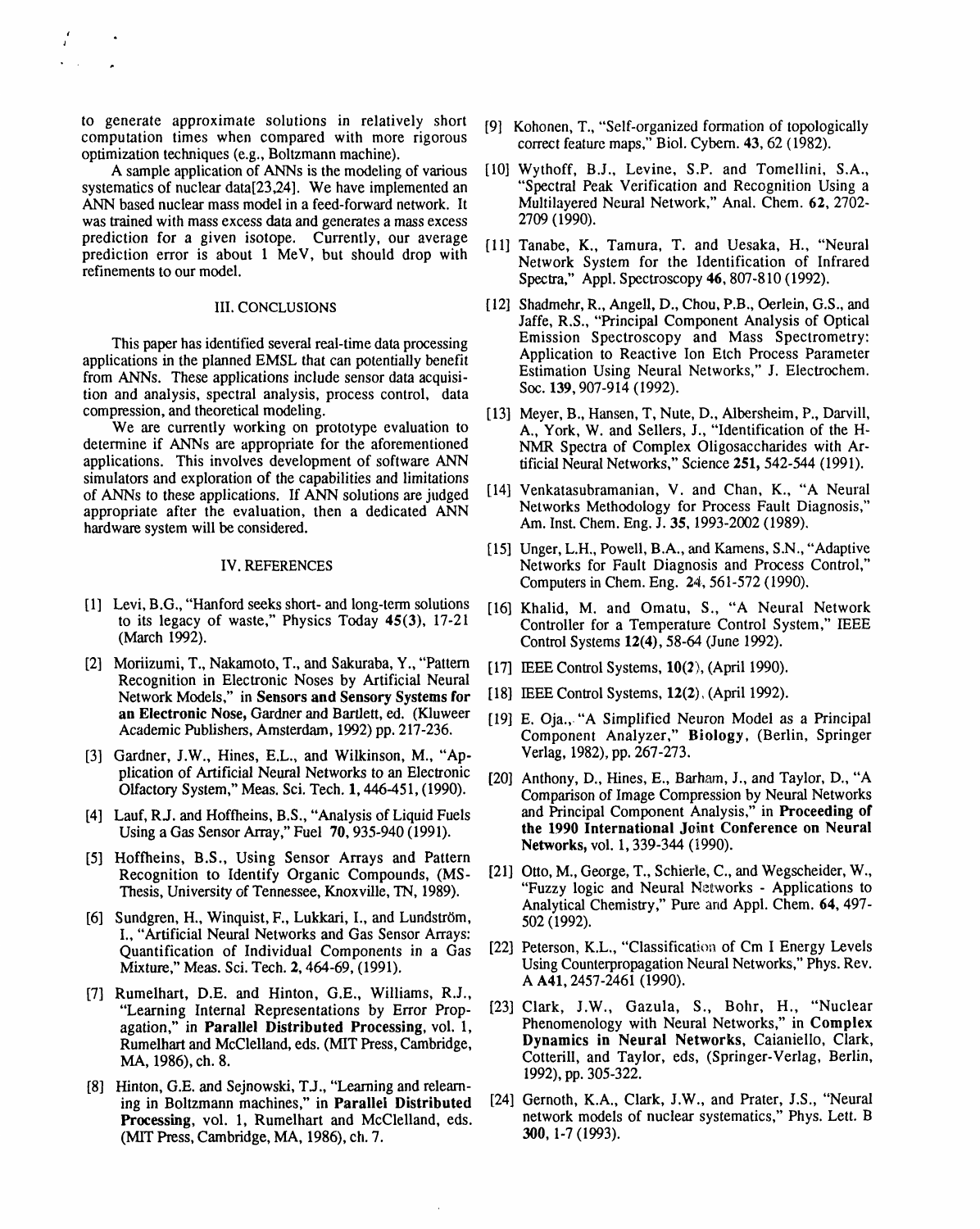